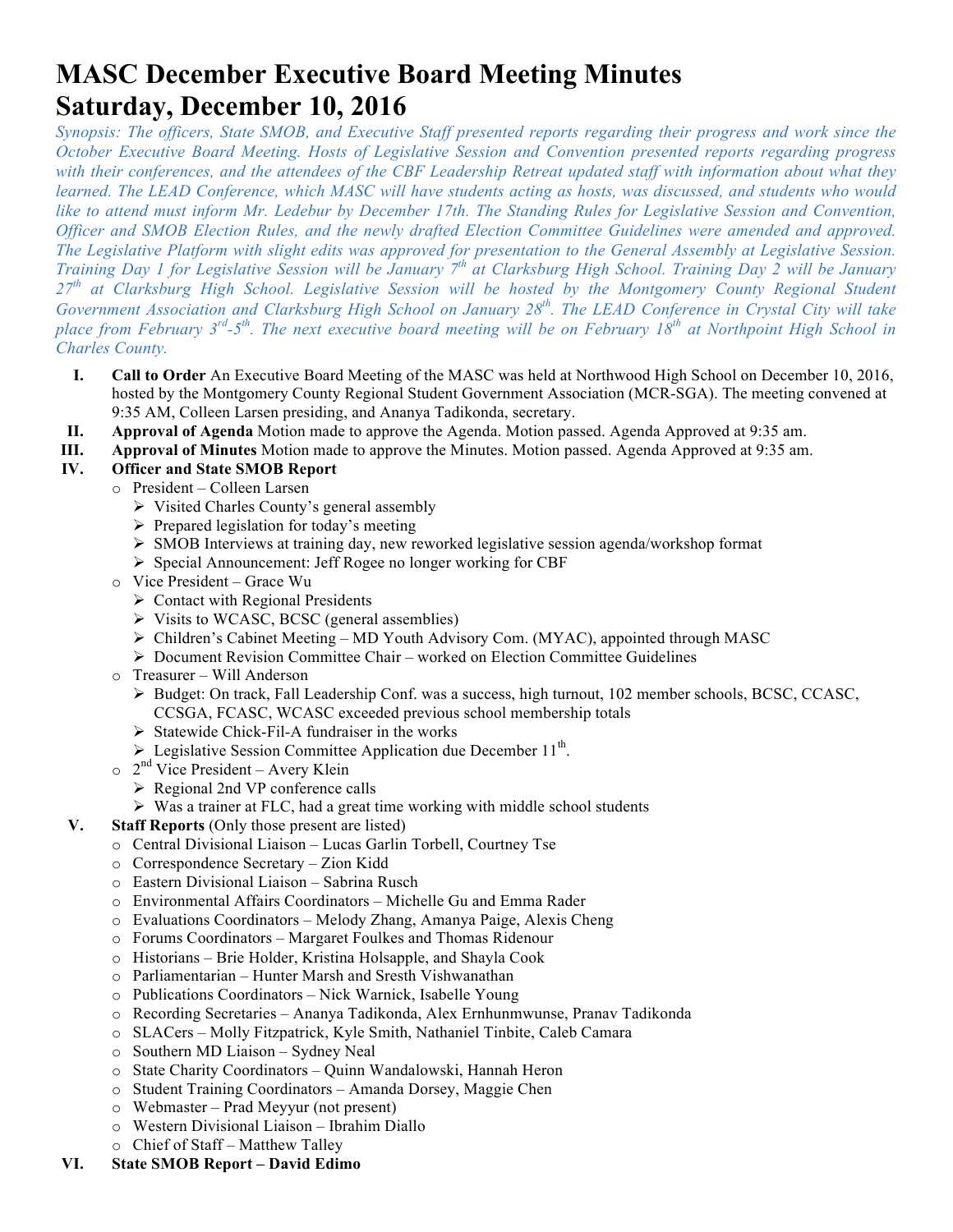- o State BOE meeting last Monday accountability plan under the new *Every Student Succeeds* Act, new Federal law – modification of *No Child Left Behind*
	- $\triangleright$  Addresses how we measure schools' achievement, benefits, growth in schools through standardized testing, if schools aren't meeting standard how to turn this around
- o Charter school laws implementation
	- $\triangleright$  Submit plan to Federal Department of Education

#### **VII. Unfinished Business**

- o Legislative Session Report
	- $\triangleright$  Getting ready for food ordering, getting ready for preparations like hotels and buses
- o Convention Alleghany County Co-Chairs
	- $\triangleright$  Bid on shirts has been accepted from a local business
	- $\triangleright$  Going to businesses to get sponsorships/donations, DJ booked for dance/karaoke
	- $\triangleright$  Theme has been decided
- o CBF Leadership Retreat
	- Ø MD Student Leadership with CBF and PASC, stayed on Smith Island
	- $\triangleright$  Learned CBF side of restoration and the waterman's side and the struggles faced

#### **VIII. New Business**

- o Motion to move New Business and Legislation to before lunch, second, motion passed
- o LEAD Conference
	- $\triangleright$  MASC has student serving as hosts at LEAD, Matt and Colleen are the MC's, workshop presenters for LEAD check website, good experience to teach at a National conference, deadline approaching
	- $\geq 14$  students and Mr. Ledebur are on host staff, need to be registered for conference
	- $\triangleright$  5 Rooms still available Must know this week so that unused rooms can be released
	- $\geq 19^{th}$  is the last date to inform that you will attend, DC LEAD always sells out
	- Ø Carroll Country delegation is going on their own, NHS/NJHS students can also attend
	- $\triangleright$  January 13<sup>th</sup> is the deadline to submit a workshop, need time for workshop to be approved, can do it easily if you really want to

#### **IX. Legislation**

- o Standing Rules for Legislative Session
	- $\triangleright$  No changes to Standing Rules
	- Ø Motion to approve Standing Rules as Presented
	- $\triangleright$  Standing Rules Passed at 10:33 AM with no objections
- o Convention Standing Rules
	- $\triangleright$  No changes to Standing Rules
	- Ø Standing Rules Passed at with no objections
	- Ø Motion to Approve Standing Rules as Presented, 10:35 AM
- o SMOB Election Rules
	- $\triangleright$  Article 4 Addition, "Utilization of Social Media Campaigning after a candidate becomes a finalist, with notification from the Executive Director"
	- $\triangleright$  Article 6, Section 5 All actions made by Elections Committee will be guided by the Election Guidelines
	- $\triangleright$  Motion for an amendment proposed by Chad Leo, seconded by Kyle Smith; add to Article 3 Section 7 "this excludes buttons, stickers, and jewelry"
		- Vote on the amendment motion passes unanimously
	- $\triangleright$  Vote on the SMOB Election Rules as proposed with amended so moved, second, no objections motion passes 10:51 AM
- o Officers Election Rules
	- $\triangleright$  Adding "s" to make executive director, executive director(s)
	- Ø Article 5, Section 5 "All actions of the Election Committee shall be guided by the Election Guidelines"
	- $\triangleright$  Motion for an amendment proposed by Hannah Heron, seconded by Zachary Stern; Article 2 Section 8 "all" candidate meetings deemed mandatory by the Executive Director(s), require all candidates to attend. Failure to do so will result in removal. A notification of an emergency situation by a parent or guardian will an absence be excused."
		- Objection Procedure calls for Pro Con Debate
		- Motion on Previous Ouestion motion passes
		- Motion for a new amendment on the amendment (Article 2, Section 8)
			- "If a candidate is unable to attend, they will be required to schedule a conference call with the Executive Director(s) to review the information presented at the meeting."
			- Objection Procedure calls for Pro Con debate